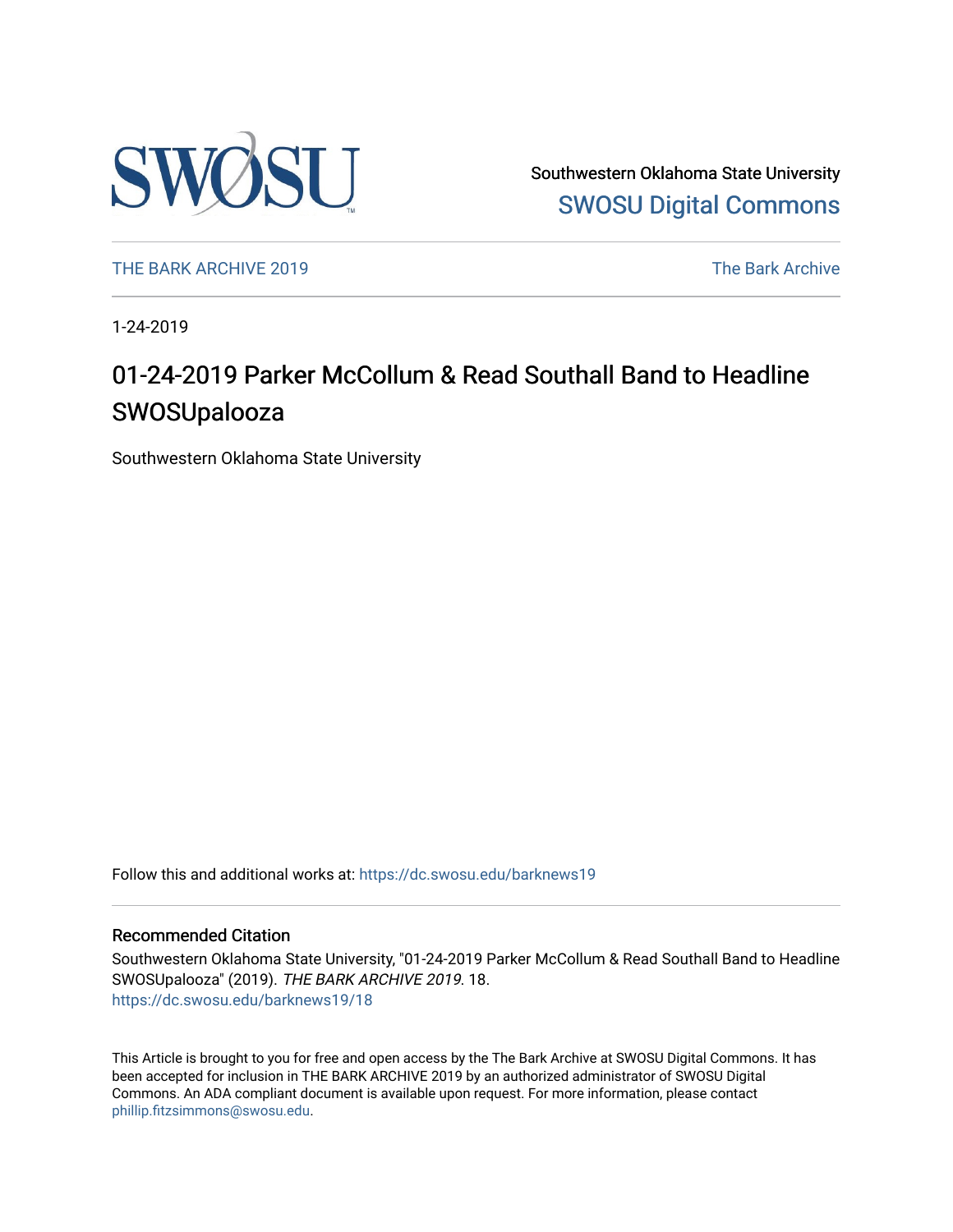



# **Parker McCollum & Read Southall Band to Headline SWOSUpalooza**

Parker McCollum and the Read Southall Band are the featured artists at this year's SWOSUpalooza on Friday, April 5, at Southwestern Oklahoma State University in Weatherford.

The SWOSU Panorama Series and SWOSU Student Government Association are sponsors of the concert in the Pioneer Cellular Event Center.

Parker McCollum is an Austin (TX)-based singer, songwriter and multi-instrumentalist. Parker broke out with the revealing and critically adored 2013 debut *The Limestone Kid* and returned in 2017 with the acclaimed *Probably Wrong*, which pulls back the curtain to reveal Parker's depth of artistry. The 10-track LP, written after the dissolution of a long-term relationship, is equal parts self-flagellating and transcendent. It is also the most honest he has ever been in song.

Four college friends (Read Southall, Reid Barber, JT Perry and Jeremee Knipp) formed the Read Southall Band (RSB) in Stillwater. Read released *Six String Sorrow* in 2015 and the demo record took the Oklahoma college scene by storm. In 2017, the Read Southall Band released their debut full band record titled *Borrowed Time*. RSB is currently touring their record across the United States and are in pre-production for a sophomore record.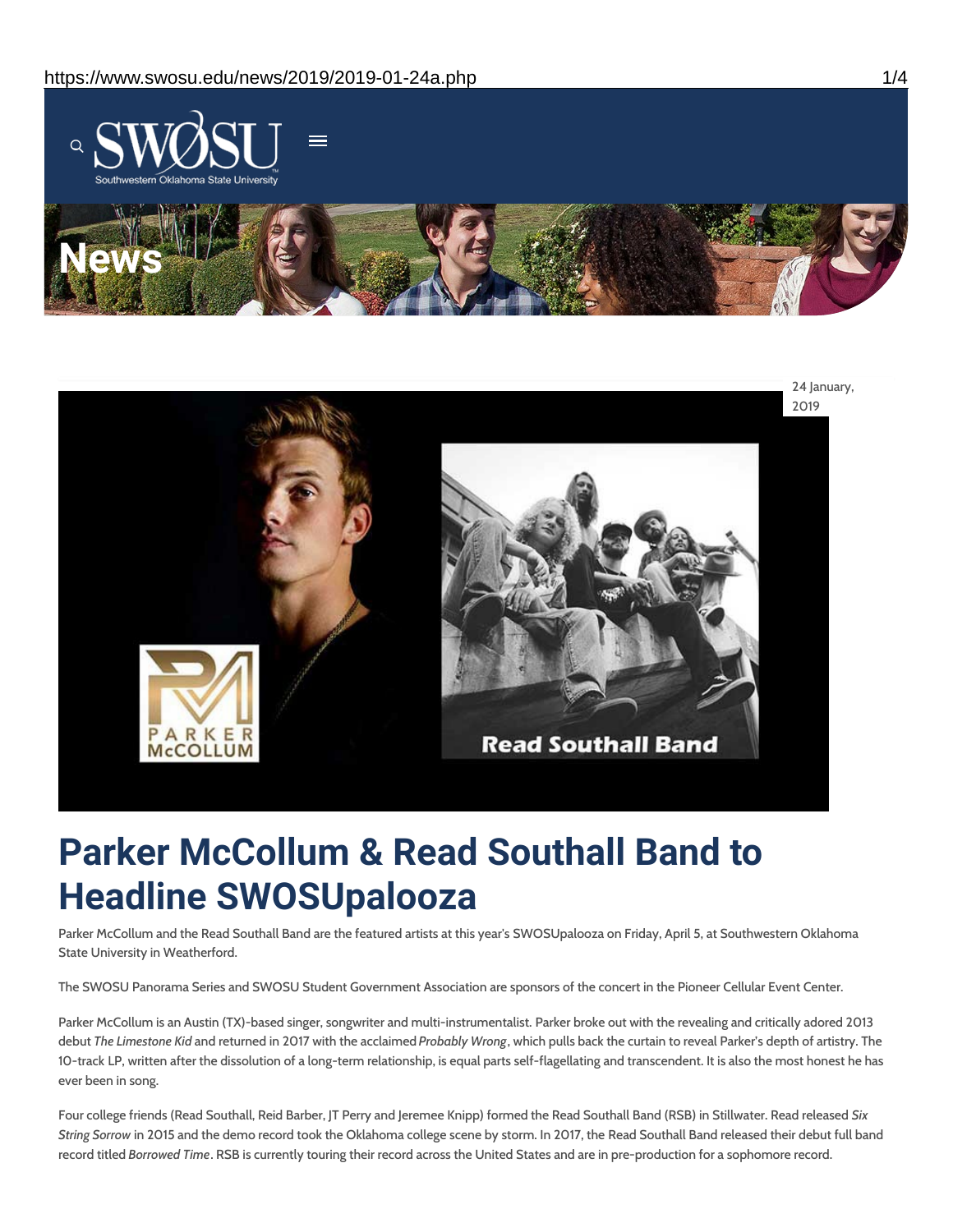#### https://www.swosu.edu/news/2019/2019-01-24a.php 2/4

Advance tickets are \$15 and now on sale at stubwire.com. A limited number of VIP meet/greet tickets are also available at the ticket site https://share.swosu.edu/SWOSUpalooza.

SWOSUpalooza will also continue on Saturday, April 6, with live music, food trucks, games and more planned at Crowder Lake University Park. More details will be announced later.

For more information about the 2019 SWOSUpalooza, contact the SWOSU Public Relations & Marketing Office at 580.774.3063.

| Academics                | D                |
|--------------------------|------------------|
| Administration           | $\triangleright$ |
| Alumni and Foundation    | $\triangleright$ |
| Community                | D                |
| Events                   | D                |
| <b>Faculty and Staff</b> | $\triangleright$ |
| Miscellaneous            | $\triangleright$ |
| Sayre                    | D                |
| <b>Students</b>          | D                |
|                          |                  |

### **Archive Links**

| 2018    | D |
|---------|---|
| 2019    | D |
| 2020    | D |
| Archive | D |

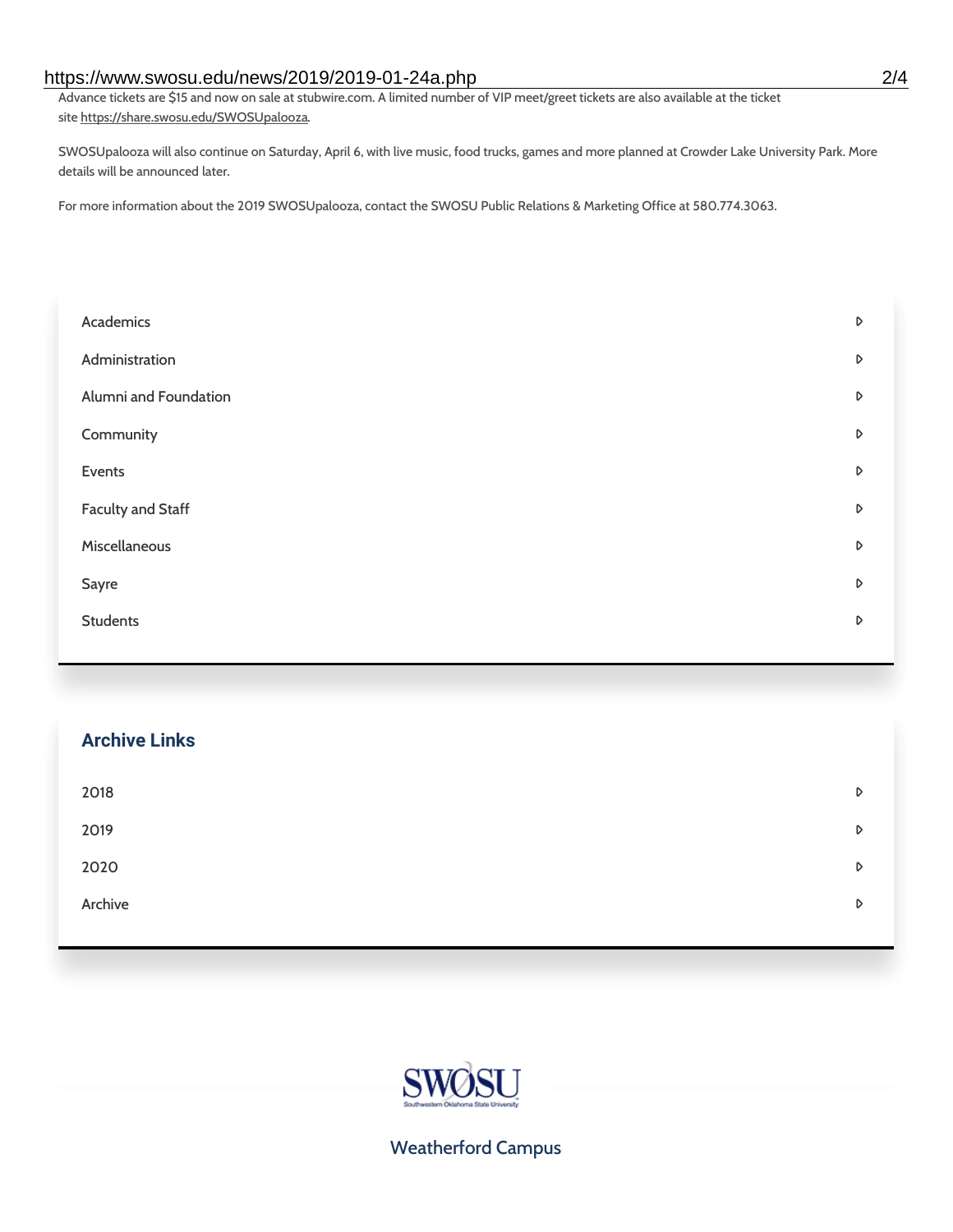100 Campus Drive Weatherford, OK 73096

## Sayre Campus

409 E Mississippi Ave Sayre, OK 73662

Connect to Us



Contact [Information](https://www.swosu.edu/about/contact.php) [University/Facility](https://www.swosu.edu/about/operating-hours.php) Hours [Campus](https://map.concept3d.com/?id=768#!ct/10964,10214,10213,10212,10205,10204,10203,10202,10136,10129,10128,0,31226,10130,10201,10641,0) Map Give to [SWOSU](https://standingfirmly.com/donate) Shop [SWOSU](https://shopswosu.merchorders.com/)



**[Directory](https://www.swosu.edu/directory/index.php)** 

[Calendar](https://eventpublisher.dudesolutions.com/swosu/)

[Apply](https://www.swosu.edu/admissions/apply-to-swosu.php)

[GoSWOSU](https://qlsso.quicklaunchsso.com/home/1267)

[Jobs@SWOSU](https://swosu.csod.com/ux/ats/careersite/1/home?c=swosu)

Current [Students](https://bulldog.swosu.edu/index.php)

[Faculty](https://bulldog.swosu.edu/faculty-staff/index.php) and Staff

**Enrollment Management** [580.774.3782](tel:5807743782)